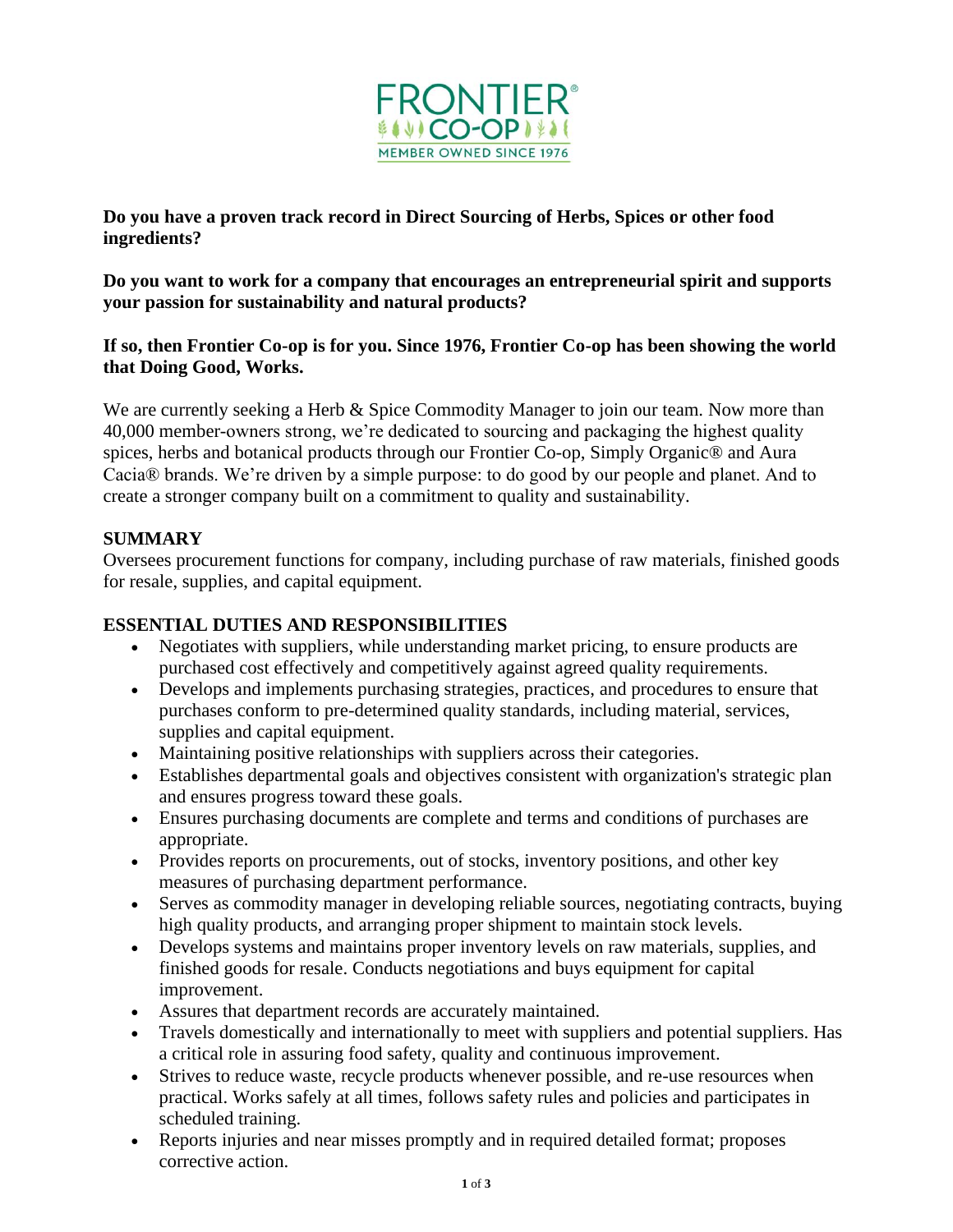• Other duties may be assigned.

### **Successful candidates would have:**

- 10+ years CPG industry experience, with at least  $5+$  years in purchasing.
- 7+ years' in an herb and spice supply chain with experience managing purchasing, shipping, forecasting, price negotiation and supplier relationships.
- Intimate knowledge of herb and spice quality attributes, harvest calendars, pricing, and alternate and main origins.
- Ability to travel globally on trips up to 4 weeks in duration.
- Demonstrated capacity of working overseas in different time zones, while prioritizing workload and projects.
- Understanding of herb and spice food safety risks, GMPs, GFSI, validations and experience of regulatory requirements.
- Beneficial to have familiarity of an Enterprise Management Planning (ERP), specifically M3 and WMS.
- Proven success establishing cross functional relationships within a manufacturing setting.
- Experience in leading projects, working with overseas suppliers and proven successes of continuing cost savings within a supply chain.
- Strong analytical / reporting skills required, proficient in Excel
- Proven track record of leading through change & driving efficiency
- Must be able to prioritize, manage and drive projects effectively and meet deadlines
- Bachelor's Degree in purchasing, supply chain, business or similar field from four-year college or university; or equivalent experience. MBA preferred.
- **Candidates must be willing to relocate to Cedar Rapids, Iowa**

# **To Apply please visit [www.frontiercoop.com](http://www.frontiercoop.com/)**

# **LANGUAGE SKILLS**

Ability to read, analyze, and interpret such items as highly detailed professional, scientific, and technical journals, and legal documents. Ability to respond effectively to the most sensitive inquiries or complaints from both inside and outside the company. Ability to write speeches, articles or memos using original or innovative techniques or style. Ability to make effective and persuasive presentations on controversial or complex topics to such groups as top management, boards of directors, or the general public.

# **QUANTITATIVE SKILLS**

Ability to comprehend the most complex financial principles. Ability to use a computer to create highly customized spreadsheets and charts, run reports, and interpret data. Ability to analyze balance sheets, profit and loss statements, and the most detailed types of financial documents, and apply that information to make long-term, strategic decisions.

# **OTHER SKILLS AND ABILITIES**

- Excellent communication and interpersonal skills.
- Ability to prioritize multiple projects simultaneously.
- Strong analytical skills and organizational skills.
- Ability to work within team concept.
- Proficiency with Microsoft Word and Excel programs; familiarity with other business software.
- Familiarity with Materials Resource Planning (MRP) ordering process.
- Ability to travel domestically and internationally.
- Bi-lingual preferred.